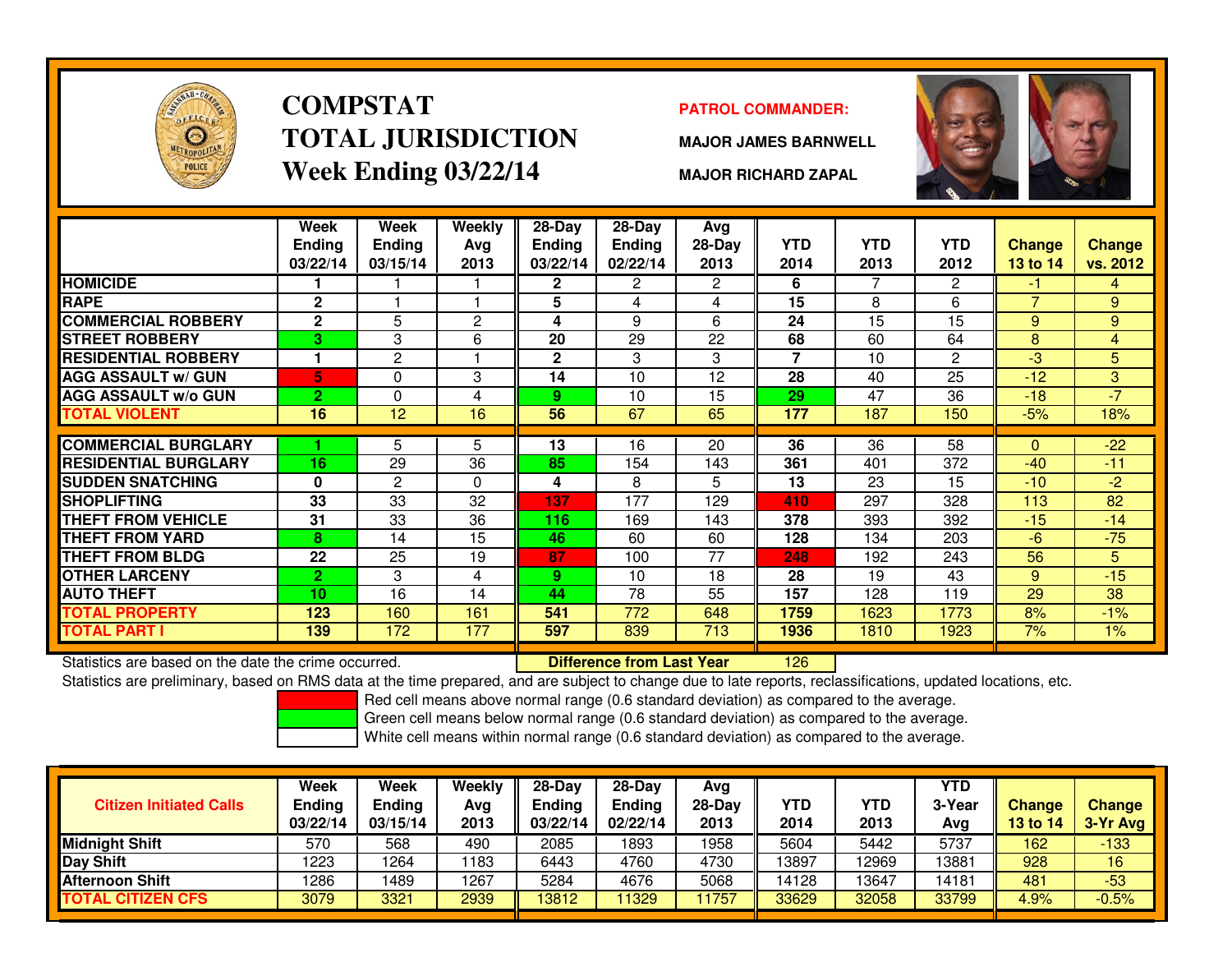

## **COMPSTATPRECINCT COMMANDER:**<br>
PRECINCT COMMANDER: **WEST CHATHAM PRECINCTWeek Ending 03/22/14**



**CAPT. CHARLES HALL**



|                             | Week            | Week                     | Weekly         | $28-Day$                | $28-Day$       | Avg            |              |                |                |               |                |
|-----------------------------|-----------------|--------------------------|----------------|-------------------------|----------------|----------------|--------------|----------------|----------------|---------------|----------------|
|                             | <b>Ending</b>   | Ending                   | Avg            | <b>Ending</b>           | <b>Endina</b>  | $28-Day$       | <b>YTD</b>   | <b>YTD</b>     | <b>YTD</b>     | <b>Change</b> | Change         |
|                             | 03/22/14        | 03/15/14                 | 2013           | 03/22/14                | 02/22/14       | 2013           | 2014         | 2013           | 2012           | 13 to 14      | vs. 2012       |
| <b>HOMICIDE</b>             | 0               | 0                        | 0              | n.                      | 0              | 0              | $\bf{0}$     |                | 0              | $-1$          | 0              |
| <b>RAPE</b>                 | $\overline{2}$  | $\Omega$                 | 0              | $\mathbf{2}$            |                |                | 5            | $\mathbf{2}$   | $\overline{c}$ | 3             | 3              |
| <b>COMMERCIAL ROBBERY</b>   |                 | $\Omega$                 | 0              |                         |                |                | 4            | 4              | $\overline{2}$ | $\Omega$      | $\overline{2}$ |
| <b>STREET ROBBERY</b>       | 0               | $\Omega$                 | 0              | $\mathbf{2}$            | 3              | $\overline{c}$ | 6            | 12             | 11             | $-6$          | $-5$           |
| <b>RESIDENTIAL ROBBERY</b>  | $\mathbf{0}$    | $\Omega$                 | $\mathbf 0$    | $\mathbf{0}$            |                |                | $\mathbf{2}$ | $\overline{2}$ | $\Omega$       | $\mathbf{0}$  | $\overline{2}$ |
| <b>AGG ASSAULT w/ GUN</b>   | $\overline{2}$  | 0                        | 0              | $\overline{\mathbf{3}}$ | 0              |                | 3            | 4              | 4              | -1            | $-1$           |
| <b>AGG ASSAULT w/o GUN</b>  | $\bf{0}$        | $\Omega$                 |                |                         | 0              | 3              | $\mathbf{2}$ | 4              | $\overline{7}$ | $-2$          | $-5$           |
| <b>TOTAL VIOLENT</b>        | $5\phantom{.0}$ | $\Omega$                 | $\overline{2}$ | 9                       | 6              | 8              | 22           | 29             | 26             | $-24%$        | $-15%$         |
|                             |                 |                          |                |                         |                |                |              |                |                |               |                |
| <b>COMMERCIAL BURGLARY</b>  |                 |                          |                | 4                       | 4              | $\overline{2}$ |              | 8              | 3              | -1            | $\overline{4}$ |
| <b>RESIDENTIAL BURGLARY</b> | 3               | 4                        | 6              | 11                      | 31             | 25             | 62           | 80             | 49             | $-18$         | 13             |
| <b>SUDDEN SNATCHING</b>     | $\mathbf{0}$    | $\Omega$                 | 0              | $\bf{0}$                | 0              | 0              | $\mathbf{0}$ | $\Omega$       |                | $\mathbf{0}$  | $-1$           |
| <b>SHOPLIFTING</b>          |                 | $\overline{\phantom{a}}$ | 3              | 14                      | 24             | 12             | 49           | 37             | 38             | 12            | 11             |
| <b>THEFT FROM VEHICLE</b>   | 4               | 9                        | 5              | 25                      | 36             | 21             | 74           | 63             | 56             | 11            | 18             |
| <b>THEFT FROM YARD</b>      | $\mathbf{2}$    | 5                        | $\overline{c}$ | 7                       | 16             | 8              | 30           | 19             | 34             | 11            | $-4$           |
| <b>THEFT FROM BLDG</b>      | 3               | 4                        | 3              | 12                      | 21             | 11             | 41           | 26             | 41             | 15            | $\overline{0}$ |
| <b>OTHER LARCENY</b>        | $\mathbf 0$     | $\Omega$                 |                | $\bf{0}$                | $\overline{2}$ | $\mathbf{2}$   | 5            | $\overline{2}$ | $\overline{7}$ | 3             | $-2$           |
| <b>AUTO THEFT</b>           | 4               | 3                        | $\overline{2}$ | 12                      | 19             | 9              | 33           | 19             | 15             | 14            | 18             |
| <b>TOTAL PROPERTY</b>       | 18              | 33                       | 23             | 85                      | 153            | 91             | 301          | 254            | 244            | 19%           | 23%            |
| <b>TOTAL PART I</b>         | 23              | 33                       | 25             | 94                      | 159            | 99             | 323          | 283            | 270            | 14%           | 20%            |

Statistics are based on the date the crime occurred. **Difference from Last Year** 

<sup>40</sup>

Statistics are preliminary, based on RMS data at the time prepared, and are subject to change due to late reports, reclassifications, updated locations, etc.

Red cell means above normal range (0.6 standard deviation) as compared to the average.

Green cell means below normal range (0.6 standard deviation) as compared to the average.

| <b>Citizen Initiated Calls</b> | Week<br><b>Ending</b><br>03/22/14 | Week<br>Ending<br>03/15/14 | Weekly<br>Avg<br>2013 | $28-Day$<br><b>Ending</b><br>03/22/14 | $28-Dav$<br><b>Ending</b><br>02/22/14 | Avg<br>28-Day<br>2013 | <b>YTD</b><br>2014 | YTD<br>2013 | <b>YTD</b><br>3-Year<br>Avg | Change<br><b>13 to 14</b> | <b>Change</b><br>3-Yr Avg |
|--------------------------------|-----------------------------------|----------------------------|-----------------------|---------------------------------------|---------------------------------------|-----------------------|--------------------|-------------|-----------------------------|---------------------------|---------------------------|
| <b>Midnight Shift</b>          | 93                                | 118                        | 97                    | 414                                   | 361                                   | 389                   | 1104               | 1070        | 107                         | 34                        | $-3$                      |
| Day Shift                      | 265                               | 264                        | 242                   | 2555                                  | 946                                   | 967                   | 2851               | 2688        | 2786                        | 163                       | 65                        |
| <b>Afternoon Shift</b>         | 286                               | 310                        | 259                   | 106                                   | 895                                   | 1036                  | 2921               | 2843        | 2885                        | 78                        | 36                        |
| <b>TOTAL CITIZEN CFS</b>       | 644                               | 644                        | 598                   | 4075                                  | 2202                                  | 2392                  | 6876               | 6601        | 6778                        | 4.2%                      | .5%                       |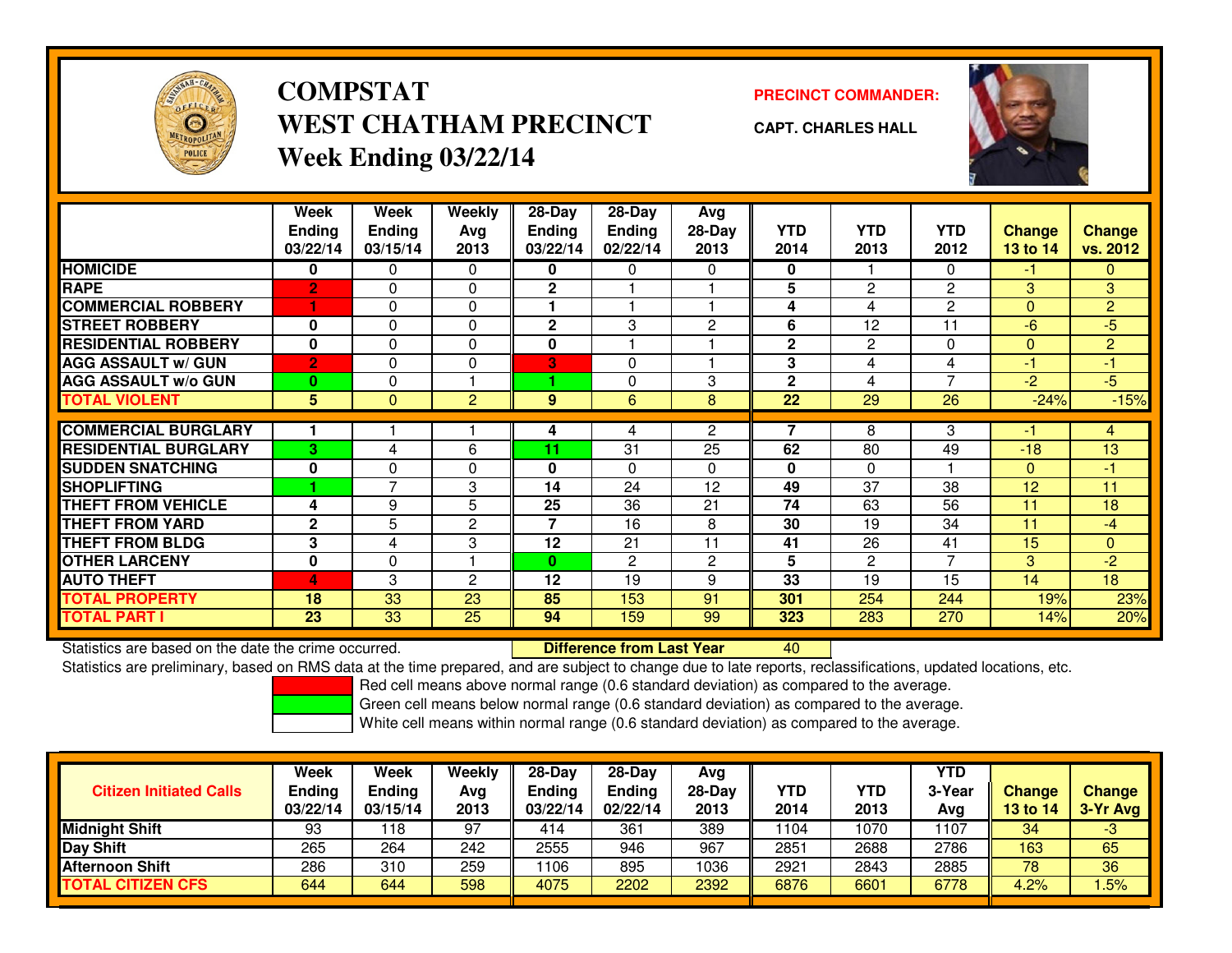

**COMPSTATDOWNTOWN PRECINCTWeek Ending 03/22/14**

### **PRECINCT COMMANDER:**

**CAPT. BEN HERRON**

<sup>42</sup>



|                             | Week<br><b>Ending</b><br>03/22/14 | Week<br><b>Ending</b><br>03/15/14 | Weekly<br>Ava<br>2013 | $28-Day$<br>Ending<br>03/22/14 | $28$ -Day<br><b>Ending</b><br>02/22/14 | Avg<br>$28-Day$<br>2013 | <b>YTD</b><br>2014 | <b>YTD</b><br>2013 | <b>YTD</b><br>2012 | <b>Change</b><br>13 to 14 | <b>Change</b><br>vs. 2012 |
|-----------------------------|-----------------------------------|-----------------------------------|-----------------------|--------------------------------|----------------------------------------|-------------------------|--------------------|--------------------|--------------------|---------------------------|---------------------------|
| <b>HOMICIDE</b>             | 0                                 | 0                                 | $\Omega$              | 0                              | 0                                      |                         | 0                  | $\overline{2}$     | 0                  | $-2$                      | 0                         |
| <b>RAPE</b>                 | $\bf{0}$                          |                                   | 0                     |                                |                                        |                         | 3                  | 3                  | $\overline{c}$     | $\Omega$                  |                           |
| <b>COMMERCIAL ROBBERY</b>   | $\bf{0}$                          |                                   | $\Omega$              | 0                              |                                        |                         | 3                  | $\overline{2}$     | $\overline{2}$     |                           |                           |
| <b>STREET ROBBERY</b>       |                                   |                                   | $\mathbf{2}$          | 5                              | 5                                      | 8                       | 13                 | 16                 | 22                 | $-3$                      | $-9$                      |
| <b>RESIDENTIAL ROBBERY</b>  | $\bf{0}$                          |                                   | $\Omega$              |                                | $\Omega$                               |                         |                    | 2                  | $\Omega$           | $-1$                      |                           |
| <b>AGG ASSAULT w/ GUN</b>   | $\overline{2}$                    | $\Omega$                          |                       | 6                              | 2                                      | 3                       | 8                  | 6                  | 4                  | $\overline{2}$            | 4                         |
| <b>AGG ASSAULT w/o GUN</b>  |                                   | $\Omega$                          |                       | 3                              | 4                                      | 4                       | 11                 | 11                 | 10                 | $\mathbf{0}$              |                           |
| <b>TOTAL VIOLENT</b>        | 4                                 | $\overline{4}$                    | 4                     | 16                             | 13                                     | 18                      | 39                 | 42                 | 40                 | $-7%$                     | $-3%$                     |
| <b>COMMERCIAL BURGLARY</b>  | 0                                 | 0                                 |                       | $\mathbf{2}$                   |                                        | 3                       | 6                  | 2                  | 9                  | 4                         | $-3$                      |
| <b>RESIDENTIAL BURGLARY</b> | $\bf{0}$                          | 3                                 | 3                     | 8                              | 18                                     | 13                      | 31                 | 32                 | 39                 | -1                        | -8                        |
| <b>SUDDEN SNATCHING</b>     | $\bf{0}$                          | $\Omega$                          | $\Omega$              | $\bf{0}$                       | 4                                      | 2                       | 5                  | 13                 | 6                  | $-8$                      | -1                        |
| <b>SHOPLIFTING</b>          | $\overline{7}$                    | 4                                 | 4                     | 25                             | 29                                     | 17                      | 66                 | 33                 | 37                 | 33                        | 29                        |
| <b>THEFT FROM VEHICLE</b>   | 12                                | 9                                 | 7                     | 38                             | 36                                     | 29                      | 76                 | 64                 | 100                | 12                        | $-24$                     |
| <b>THEFT FROM YARD</b>      | $\bf{0}$                          | 6                                 | 4                     | 12                             | 20                                     | 18                      | 30                 | 45                 | 31                 | $-15$                     | $\blacksquare$            |
| <b>THEFT FROM BLDG</b>      | 5                                 | 10                                | 4                     | 26                             | 23                                     | 15                      | 62                 | 41                 | 55                 | 21                        | $\overline{7}$            |
| <b>OTHER LARCENY</b>        |                                   | $\Omega$                          |                       | 3                              |                                        | 4                       | 4                  | 4                  | 10                 | $\mathbf{0}$              | $-6$                      |
| <b>AUTO THEFT</b>           | $\bf{0}$                          | 4                                 | 2                     | 9                              | 13                                     | 9                       | 25                 | 26                 | 25                 | $-1$                      | $\overline{0}$            |
| <b>TOTAL PROPERTY</b>       | 25                                | 36                                | 27                    | 123                            | 145                                    | 110                     | 305                | 260                | 312                | 17%                       | $-2%$                     |
| <b>TOTAL PART I</b>         | 29                                | 40                                | 31                    | 139                            | 158                                    | 128                     | 344                | 302                | 352                | 14%                       | $-2%$                     |

Statistics are based on the date the crime occurred. **Difference from Last Year** 

Statistics are preliminary, based on RMS data at the time prepared, and are subject to change due to late reports, reclassifications, updated locations, etc.

Red cell means above normal range (0.6 standard deviation) as compared to the average.

Green cell means below normal range (0.6 standard deviation) as compared to the average.

|                                | <b>Week</b>   | Week          | Weekly | $28-Day$      | 28-Dav        | Avg    |                  |            | <b>YTD</b> |                 |               |
|--------------------------------|---------------|---------------|--------|---------------|---------------|--------|------------------|------------|------------|-----------------|---------------|
| <b>Citizen Initiated Calls</b> | <b>Ending</b> | <b>Ending</b> | Avg    | <b>Ending</b> | <b>Ending</b> | 28-Dav | YTD              | <b>YTD</b> | 3-Year     | <b>Change</b>   | <b>Change</b> |
|                                | 03/22/14      | 03/15/14      | 2013   | 03/22/14      | 02/22/14      | 2013   | 2014             | 2013       | Avg        | <b>13 to 14</b> | 3-Yr Avg      |
| <b>Midnight Shift</b>          | 182           | 46ء           | 107    | 526           | 405           | 428    | 1290             | 281        | 1350       |                 | $-60$         |
| Day Shift                      | 206           | 212           | 208    | 823           | 798           | 832    | 2317             | 2333       | 2438       | -16             | $-121$        |
| <b>Afternoon Shift</b>         | 253           | 295           | 226    | 1066          | 895           | 905    | 261 <sup>.</sup> | 2452       | 2528       | 159             | 83            |
| <b>TOTAL CITIZEN CFS</b>       | 641           | 653           | 541    | 2415          | 2098          | 2165   | 6218             | 6066       | 6317       | 2.5%            | $1.6\%$       |
|                                |               |               |        |               |               |        |                  |            |            |                 |               |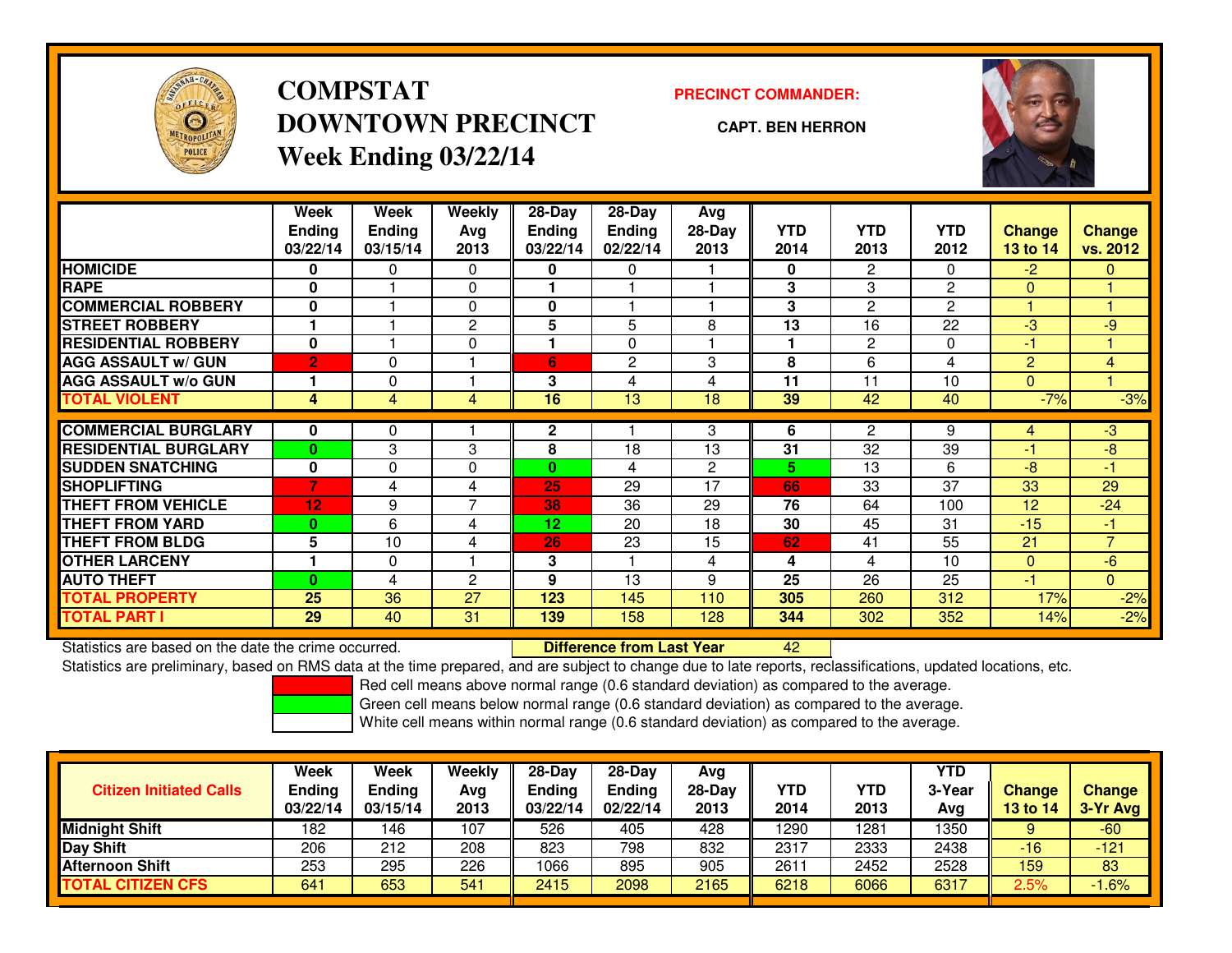

# **COMPSTATCENTRAL PRECINCT CAPT. DEVONN ADAMSWeek Ending 03/22/14**

### **PRECINCT COMMANDER:**



|                             | Week<br><b>Ending</b><br>03/22/14 | Week<br><b>Ending</b><br>03/15/14 | Weekly<br>Avg<br>2013 | $28$ -Day<br><b>Ending</b><br>03/22/14 | $28-Dav$<br><b>Ending</b><br>02/22/14 | Avg<br>$28-Day$<br>2013 | <b>YTD</b><br>2014 | <b>YTD</b><br>2013 | <b>YTD</b><br>2012 | <b>Change</b><br>13 to 14 | <b>Change</b><br>vs. 2012 |
|-----------------------------|-----------------------------------|-----------------------------------|-----------------------|----------------------------------------|---------------------------------------|-------------------------|--------------------|--------------------|--------------------|---------------------------|---------------------------|
| <b>HOMICIDE</b>             | 0                                 |                                   | 0                     |                                        |                                       |                         | 4                  | 0                  | 2                  | 4                         | $\overline{2}$            |
| <b>RAPE</b>                 | $\bf{0}$                          | $\Omega$                          | $\Omega$              |                                        | 2                                     | $\Omega$                | 4                  |                    | 0                  | 3                         | 4                         |
| <b>COMMERCIAL ROBBERY</b>   | 1                                 | 2                                 | 0                     | $\mathbf 2$                            | 3                                     |                         | $\overline{ }$     | 2                  | 3                  | 5                         | 4                         |
| <b>STREET ROBBERY</b>       | 0                                 | $\overline{c}$                    |                       | 4                                      | 12                                    | 5                       | 24                 | 17                 | 14                 | $\overline{7}$            | 10                        |
| <b>RESIDENTIAL ROBBERY</b>  | $\bf{0}$                          | $\Omega$                          | 0                     | 0                                      | $\Omega$                              |                         | 0                  | $\overline{c}$     | 0                  | -2                        | $\Omega$                  |
| <b>AGG ASSAULT w/ GUN</b>   |                                   | $\Omega$                          |                       | 4                                      | 5                                     | 4                       | 12                 | 13                 | 9                  | $-1$                      | 3                         |
| <b>AGG ASSAULT w/o GUN</b>  | $\bf{0}$                          | $\Omega$                          |                       |                                        |                                       | 4                       | 5.                 | 15                 | 8                  | $-10$                     | -3                        |
| <b>TOTAL VIOLENT</b>        | $\overline{2}$                    | 5                                 | 4                     | 13                                     | 24                                    | 17                      | 56                 | 50                 | 36                 | 12%                       | 56%                       |
|                             |                                   |                                   |                       |                                        |                                       |                         |                    |                    |                    |                           |                           |
| <b>COMMERCIAL BURGLARY</b>  | 0                                 |                                   | 2                     | 4                                      | 3                                     |                         | 8                  | 10                 | 12                 | $-2$                      | $-4$                      |
| <b>RESIDENTIAL BURGLARY</b> | 6                                 | $\overline{\phantom{a}}$          | 9                     | 21                                     | 45                                    | 37                      | 111                | 101                | 107                | 10                        | 4                         |
| <b>SUDDEN SNATCHING</b>     | 0                                 |                                   | $\Omega$              |                                        |                                       |                         |                    | 4                  | 3                  | -3                        | $-2$                      |
| <b>SHOPLIFTING</b>          |                                   | 3                                 | $\overline{2}$        | 8                                      | 12                                    | 8                       | 21                 | 25                 | 7                  | -4                        | 14                        |
| <b>THEFT FROM VEHICLE</b>   | 9                                 | 10                                | 9                     | 32                                     | 39                                    | 36                      | 87                 | 75                 | 106                | 12                        | $-19$                     |
| <b>THEFT FROM YARD</b>      |                                   | 3                                 | 4                     | 11                                     | 7                                     | 16                      | 27                 | 27                 | 50                 | $\Omega$                  | $-23$                     |
| <b>THEFT FROM BLDG</b>      | 5                                 | 2                                 | 4                     | 15                                     | 16                                    | 17                      | 40                 | 37                 | 49                 | 3                         | $-9$                      |
| <b>OTHER LARCENY</b>        |                                   | $\Omega$                          |                       |                                        |                                       | 4                       | 3                  | 3                  | 6                  | $\mathbf{0}$              | $-3$                      |
| <b>AUTO THEFT</b>           | 3                                 | 3                                 | 4                     | 9                                      | 25                                    | 17                      | 57                 | 30                 | 33                 | 27                        | 24                        |
| TOTAL PROPERTY              | 26                                | 30                                | 35                    | 102                                    | 149                                   | 142                     | 355                | 312                | 373                | 14%                       | $-5%$                     |
| <b>TOTAL PART I</b>         | 28                                | 35                                | 39                    | 115                                    | 173                                   | 159                     | 411                | 362                | 409                | 14%                       | 0%                        |

Statistics are based on the date the crime occurred. **Difference from Last Year** 

Statistics are based on the date the crime occurred. **Externee the Luid Confference from Last Year Mated Action**<br>Statistics are preliminary, based on RMS data at the time prepared, and are subject to change due to late rep

Red cell means above normal range (0.6 standard deviation) as compared to the average.

Green cell means below normal range (0.6 standard deviation) as compared to the average.

| <b>Citizen Initiated Calls</b> | <b>Week</b><br><b>Ending</b><br>03/22/14 | Week<br>Ending<br>03/15/14 | Weekly<br>Avg<br>2013 | $28-Day$<br><b>Ending</b><br>03/22/14 | $28-Dav$<br>Ending<br>02/22/14 | Avg<br>$28-Day$<br>2013 | YTD<br>2014 | <b>YTD</b><br>2013 | YTD<br>3-Year<br>Avg | <b>Change</b><br>13 to 14 | <b>Change</b><br>3-Yr Avg |
|--------------------------------|------------------------------------------|----------------------------|-----------------------|---------------------------------------|--------------------------------|-------------------------|-------------|--------------------|----------------------|---------------------------|---------------------------|
| <b>Midnight Shift</b>          | 113                                      |                            | 105                   | 422                                   | 393                            | 419                     | 1163        | 170                | 1231                 |                           | $-68$                     |
| <b>IDay Shift</b>              | 274                                      | 275                        | 249                   | 1082                                  | 978                            | 996                     | 2989        | 2725               | 2790                 | 264                       | 199                       |
| Afternoon Shift                | 237                                      | 295                        | 263                   | 1019                                  | 925                            | 1050                    | 2786        | 2898               | 2986                 | $-112$                    | $-200$                    |
| <b>TOTAL CITIZEN CFS</b>       | 624                                      | 681                        | 616                   | 2523                                  | 2296                           | 2465                    | 6938        | 6793               | 7007                 | 2.1%                      | $.0\%$                    |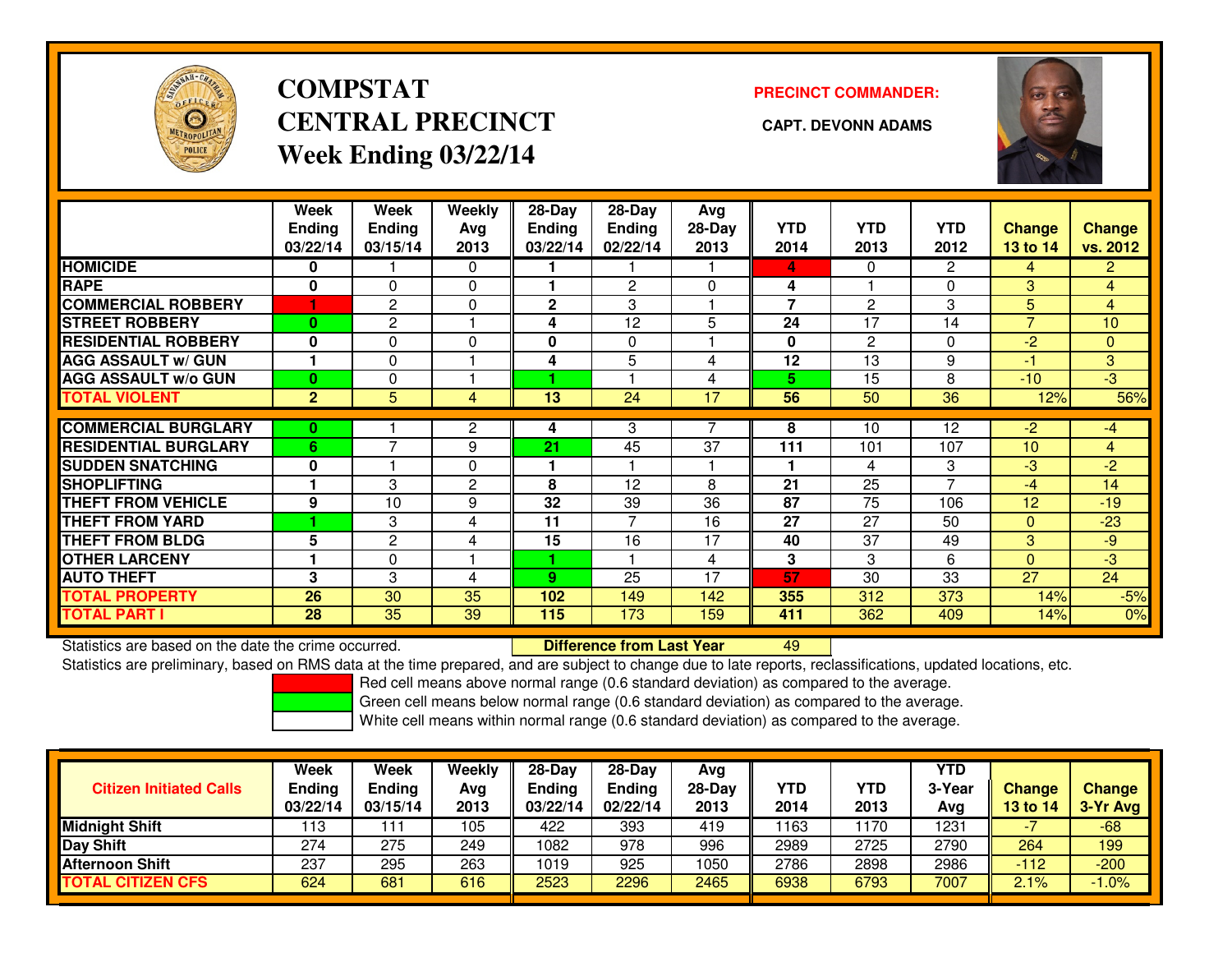

## **COMPSTAT PRECINCT COMMANDER: SOUTHSIDE PRECINCT CAPT. TERRY SHOOPWeek Ending 03/22/14**



|                             | Week<br><b>Ending</b><br>03/22/14 | Week<br><b>Ending</b><br>03/15/14 | Weekly<br>Avg<br>2013 | $28-Day$<br><b>Ending</b><br>03/22/14 | $28$ -Day<br><b>Ending</b><br>02/22/14 | Avg<br>28-Day<br>2013 | <b>YTD</b><br>2014 | <b>YTD</b><br>2013 | <b>YTD</b><br>2012 | <b>Change</b><br>13 to 14 | Change<br>vs. 2012 |
|-----------------------------|-----------------------------------|-----------------------------------|-----------------------|---------------------------------------|----------------------------------------|-----------------------|--------------------|--------------------|--------------------|---------------------------|--------------------|
| <b>HOMICIDE</b>             | 0                                 | 0                                 | $\Omega$              | 0                                     | $\Omega$                               | 0                     | $\mathbf{0}$       | $\overline{2}$     | 0                  | $-2$                      | 0                  |
| <b>RAPE</b>                 | 0                                 | 0                                 | $\mathbf 0$           | 0                                     | $\Omega$                               |                       |                    |                    |                    | $\Omega$                  | $\Omega$           |
| <b>COMMERCIAL ROBBERY</b>   | 0                                 |                                   | $\mathbf 0$           | $\bf{0}$                              | $\overline{2}$                         | $\overline{2}$        | 6                  | 3                  | 5                  | 3                         |                    |
| <b>STREET ROBBERY</b>       | 1                                 | 0                                 |                       | 3                                     | 4                                      | 3                     | 11                 | 4                  | 9                  | $\overline{7}$            | $\overline{2}$     |
| <b>RESIDENTIAL ROBBERY</b>  |                                   | 0                                 | $\Omega$              |                                       | $\overline{2}$                         |                       | 4                  |                    | $\overline{2}$     | 3                         | $\overline{2}$     |
| <b>AGG ASSAULT W/ GUN</b>   | 0                                 | 0                                 | $\mathbf 0$           |                                       |                                        |                       | $\mathbf 2$        | 5                  | 2                  | $-3$                      | $\mathbf{0}$       |
| <b>AGG ASSAULT w/o GUN</b>  | 0                                 | 0                                 | 0                     |                                       |                                        | $\overline{c}$        | $\overline{2}$     | 12                 | 5                  | $-10$                     | $\overline{3}$     |
| <b>TOTAL VIOLENT</b>        | $\mathbf{2}$                      |                                   | 2                     | 6                                     | 10                                     | 10 <sup>°</sup>       | 26                 | 28                 | 24                 | $-7%$                     | 8%                 |
|                             |                                   |                                   |                       |                                       |                                        |                       |                    |                    |                    |                           |                    |
| <b>COMMERCIAL BURGLARY</b>  | $\mathbf 0$                       | 0                                 |                       | 0                                     | 5                                      | 4                     | 8                  | 6                  | $\overline{27}$    | $\overline{2}$            | $-19$              |
| <b>RESIDENTIAL BURGLARY</b> | 3                                 | 8                                 | 8                     | 14                                    | 26                                     | 31                    | 58                 | 87                 | 87                 | $-29$                     | $-29$              |
| <b>SUDDEN SNATCHING</b>     | 0                                 | 0                                 | $\mathbf 0$           | $\overline{2}$                        |                                        |                       | 3                  | 2                  | 3                  |                           | $\mathbf{0}$       |
| <b>SHOPLIFTING</b>          | 16                                | 12                                | 15                    | 62                                    | 70                                     | 58                    | 172                | 135                | 176                | 37                        | $-4$               |
| <b>THEFT FROM VEHICLE</b>   | 3                                 | 2                                 | $\overline{7}$        | 11                                    | 28                                     | 28                    | 75                 | 107                | 60                 | $-32$                     | 15                 |
| <b>THEFT FROM YARD</b>      | 3                                 | 0                                 | $\mathbf{2}$          | 8                                     | 9                                      | 8                     | 23                 | 20                 | 50                 | 3                         | $-27$              |
| <b>THEFT FROM BLDG</b>      | 4                                 | 6                                 | 5                     | 16                                    | 16                                     | 19                    | 41                 | 39                 | 59                 | 2                         | $-18$              |
| <b>OTHER LARCENY</b>        | $\bf{0}$                          |                                   |                       |                                       | 3                                      | 4                     | $\overline{7}$     | 6                  | 6                  |                           | 1                  |
| <b>AUTO THEFT</b>           | $\overline{2}$                    | 3                                 | $\overline{2}$        | 6                                     | 13                                     | 9                     | 23                 | 30                 | 27                 | $-7$                      | $-4$               |
| <b>TOTAL PROPERTY</b>       | 31                                | 32                                | 40                    | 120                                   | 171                                    | 163                   | 410                | 432                | 495                | $-5%$                     | $-17%$             |
| <b>TOTAL PART I</b>         | 33                                | 33                                | 43                    | 126                                   | 181                                    | 173                   | 436                | 460                | 519                | $-5%$                     | $-16%$             |

Statistics are based on the date the crime occurred. **Difference from Last Year** 

Statistics are based on the date the crime occurred. **Externee the Difference from Last Year Theoren 1998** --24<br>Statistics are preliminary, based on RMS data at the time prepared, and are subject to change due to late repo

Red cell means above normal range (0.6 standard deviation) as compared to the average.

Green cell means below normal range (0.6 standard deviation) as compared to the average.

| <b>Citizen Initiated Calls</b> | Week<br>Ending<br>03/22/14 | Week<br>Ending<br>03/15/14 | Weekly<br>Avg<br>2013 | $28-Day$<br><b>Ending</b><br>03/22/14 | $28-Day$<br><b>Ending</b><br>02/22/14 | Avg<br>$28-Day$<br>2013 | YTD<br>2014 | YTD<br>2013 | <b>YTD</b><br>3-Year<br>Avg | <b>Change</b><br>13 to 14 | <b>Change</b><br>3-Yr Avg |
|--------------------------------|----------------------------|----------------------------|-----------------------|---------------------------------------|---------------------------------------|-------------------------|-------------|-------------|-----------------------------|---------------------------|---------------------------|
| <b>Midnight Shift</b>          | 90                         | 94                         | 86                    | 364                                   | 367                                   | 343                     | 989         | 898         | 977                         | 91                        | 12 <sub>2</sub>           |
| Day Shift                      | 225                        | 272                        | 238                   | 1007                                  | 1019                                  | 950                     | 2822        | 2540        | 2790                        | 282                       | 32                        |
| <b>Afternoon Shift</b>         | 221                        | 294                        | 244                   | 991                                   | 962                                   | 976                     | 2773        | 2572        | 2742                        | 201                       | 31                        |
| <b>TOTAL CITIZEN CFS</b>       | 536                        | 660                        | 567                   | 2362                                  | 2348                                  | 2269                    | 6584        | 6010        | 6509                        | 9.6%                      | .2%                       |